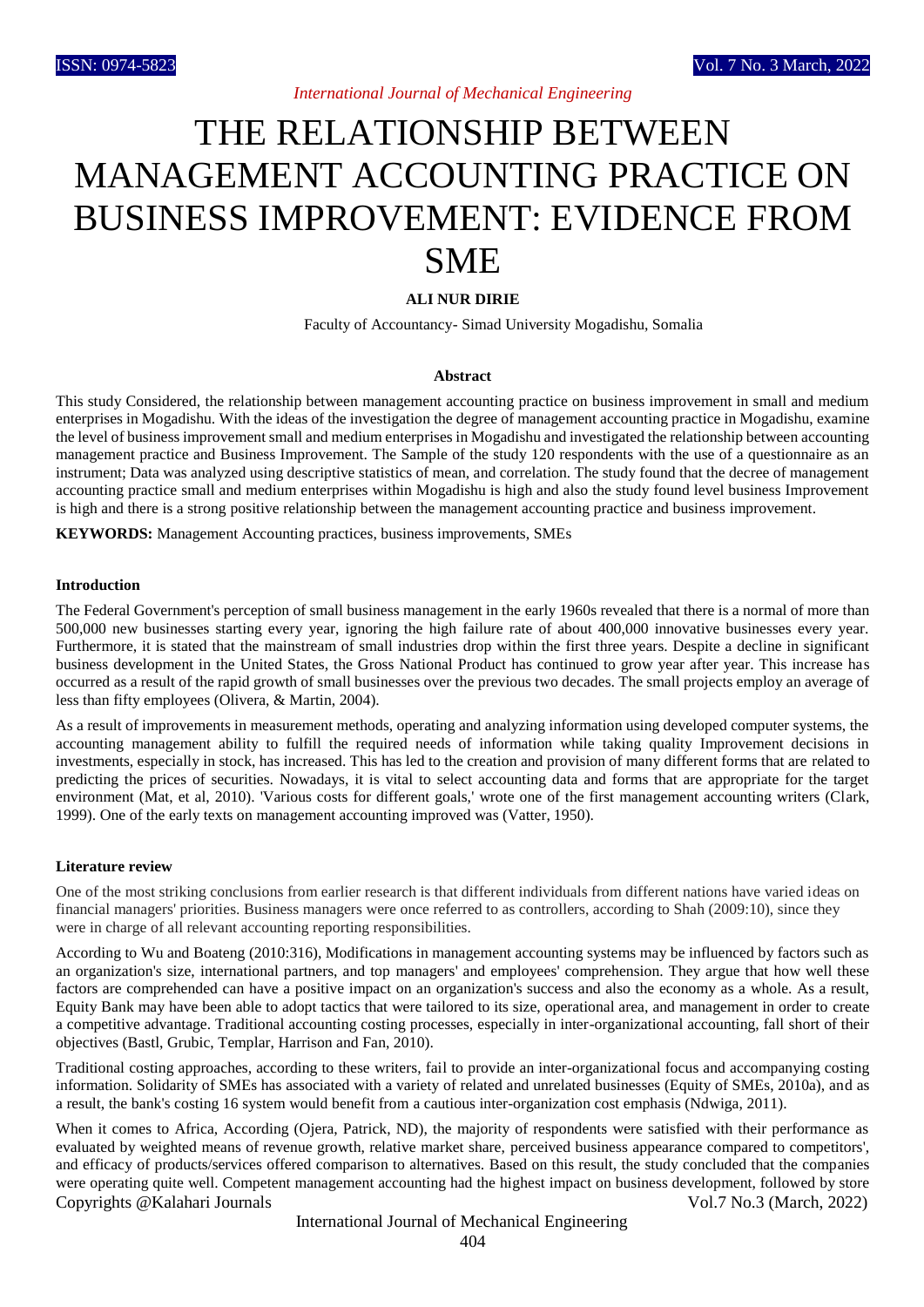shelves management, whereas management accounting have had smallest impact on business improvement.

Loft (1995:6) stresses the lack of historical knowledge of management accounting practice and attributes this deficit to management accountants' lack of enthusiasm in their profession's roots. Looking at the history of management accounting necessitates familiarity with many professional organizations.

## **Methodology**

A survey was used to perform this research. "Because the survey analyzes issues such as the cost of the design, the speed with which data is collected, and the ability to understand a community from a small portion of it," says the author (Oso and Onen, 2008, p.70). "Survey is a popular and widespread approach in business and management research, and it is most usually used to answer who, what, where, how much, and how many questions," according to Saunders et al. (2009). (p.144).

Researchers can obtain quantitative data using surveys, which they can then evaluate quantitatively using descriptive data and Pearson correlation. When sampling is utilized, the sample size was 120 respondents, it is possible to get conclusions that are representative of the entire population at a lesser cost than collecting data for the entire population using a survey strategy (Saunders and colleagues, 2009, p.144)

#### **Results**

#### **Demographic analysis**

Staff members of Small and Medium Enterprises in Mogadishu provided the data for the study objectives, and the respondents to the questionnaires were: Workers of Small and Medium Enterprises in Mogadishu. The significance, reason, and purpose of the investigation were all effectively stated in the research questionnaire's introductory statement. Furthermore, the responders were assured that the information they supplied would be utilized solely for academic study and would be kept private.

| <b>Demographics</b>       | Frequency(f)   | Percentage (%) | Cumulative |
|---------------------------|----------------|----------------|------------|
|                           |                |                | percent    |
| <b>GENDER</b>             |                |                |            |
| Male                      | 100            | 83.30%         | 83.3%      |
| Female                    | 20             | 16.70%         | 100%       |
| Total                     | 120            | 100%           |            |
|                           | $\mathbf{AGE}$ |                |            |
| 18-24 yrs                 | 49             | 40.8%          | 40.8%      |
| 25-31yrs                  | 48             | 40%            | 80.8%      |
| 32-39 yrs                 | 9              | 7.5%           | 88.3%      |
| 39 yrs Above              | 14             | 11.7%          | 100%       |
| Total                     | 120            | 100%           |            |
| <b>LEVEL OF EDUCATION</b> |                |                |            |
| Secondary level           | 11             | 9.2%           | 9.2%       |
| Diploma                   | 25             | 20.8%          | 30%        |
| Bachelor degree           | 72             | 60%            | 90%        |
| Master degree             | 11             | 9.2%           | 99.2%      |
| Other                     | $\mathbf{1}$   | 0.8%           | 100%       |
| Total                     | 120            | 100%           |            |
| <b>MARITAL STATUS</b>     |                |                |            |
| Single                    | 56             | 46.7%          | 46.7%      |
| Married                   | 64             | 53.3%          | 100%       |
| Total                     | 120            | 100%           |            |

#### **Demographic Characteristics of the respondents.**

Copyrights @Kalahari Journals Vol.7 No.3 (March, 2022)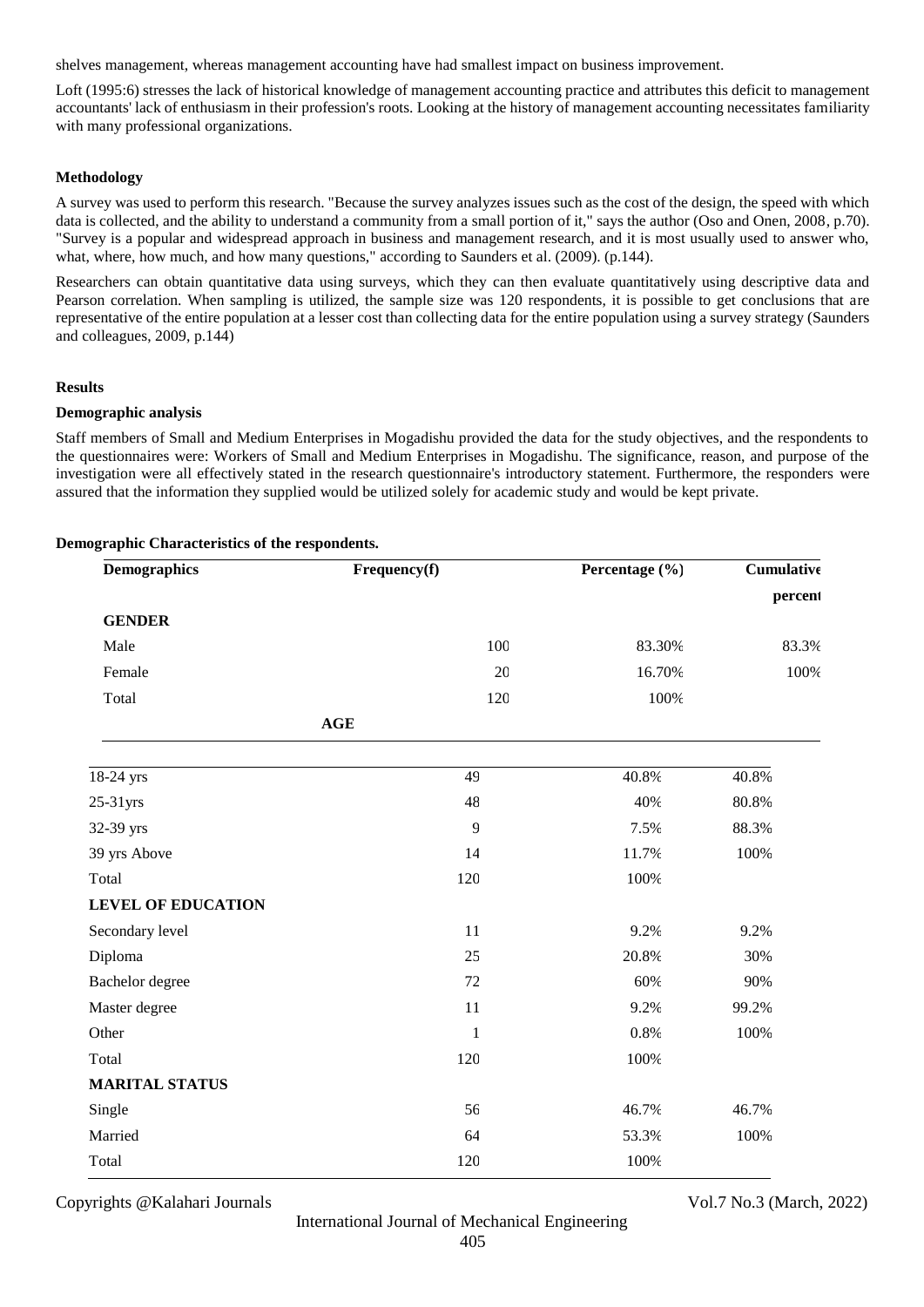#### **Source: Primary data 2021**

#### **Data presentation and analysis**

## **Description of the Independent Variable**

The independent variable in this study was **Management Accounting Practice** categorized into forms namely Accounting techniques,. Each of these forms was measured using quantitative questions in the questionnaire and each of the questionnaire items was Likert scaled using four points "one to four"; where 1 = strongly disagree; 2 = Disagree; 3= Agree; 4= strongly agree.

## **Table 4.2.1: Means and Std. Deviations on How Respondents rated the different Management accounting practices**

| <b>Management Accounting Practices</b>                                                                                                                               | <b>Std. Deviation</b> |       |                |
|----------------------------------------------------------------------------------------------------------------------------------------------------------------------|-----------------------|-------|----------------|
|                                                                                                                                                                      | <b>Mean</b>           |       | Interpretation |
| Accounting, policy, and procedure manuals are periodically updated and<br>provided to suitable individuals in these SMEs                                             |                       |       |                |
|                                                                                                                                                                      | 2.73                  | 0.896 | High           |
| These SMEs have accounting policies and procedures Manual available<br>to the staff with responsibility for the key business activities.                             |                       |       |                |
|                                                                                                                                                                      | 2.76                  | 0.935 | High           |
| The signature cards approved by the SMEs have been reviewed<br>periodically to ensure that authority to approve accounting transactions<br>is limited to appropriate |                       |       |                |
| Personnel.                                                                                                                                                           | 2.61                  | 0.946 | Average        |
| These SMEs have a system to provide appropriate management with<br>explanations of variations between                                                                |                       |       |                |
| Budget and actual.                                                                                                                                                   | 2.84                  | 0.97  | High           |
| These SMEs have department maintains a separate accounting system to<br>reconcile to each month                                                                      | 3.00                  | 0.935 | High           |
| transaction documents.                                                                                                                                               |                       |       |                |
| Reconciliations of these SMEs have been reviewed by management to correct<br>errors and answer.                                                                      |                       | 0.86  | High           |
|                                                                                                                                                                      |                       |       |                |
| Anticipated fund deficits are reported to the appropriate level of management on a<br>timely basis reports.                                                          |                       | 0.916 | High           |
| Internal controls of these SMEs appear adequate for budget and accounting overall<br>process.                                                                        |                       | 0.927 | High           |
|                                                                                                                                                                      |                       |       |                |
| <b>Mean index</b>                                                                                                                                                    |                       | 0.923 | High           |
|                                                                                                                                                                      |                       |       |                |

## **Source: primary data 2021**

## **Management accounting practice**

According to the above table, decree management practice in Mogadishu Small and Medium Enterprises Business was scored an average mean of 2.79 overall with a standard deviation of 0.923. This result indicates that staff members of Small and Medium Enterprises Business Companies are working under management accounting practice in their own Small and Medium Enterprises Business activities.

Copyrights @Kalahari Journals Vol.7 No.3 (March, 2022)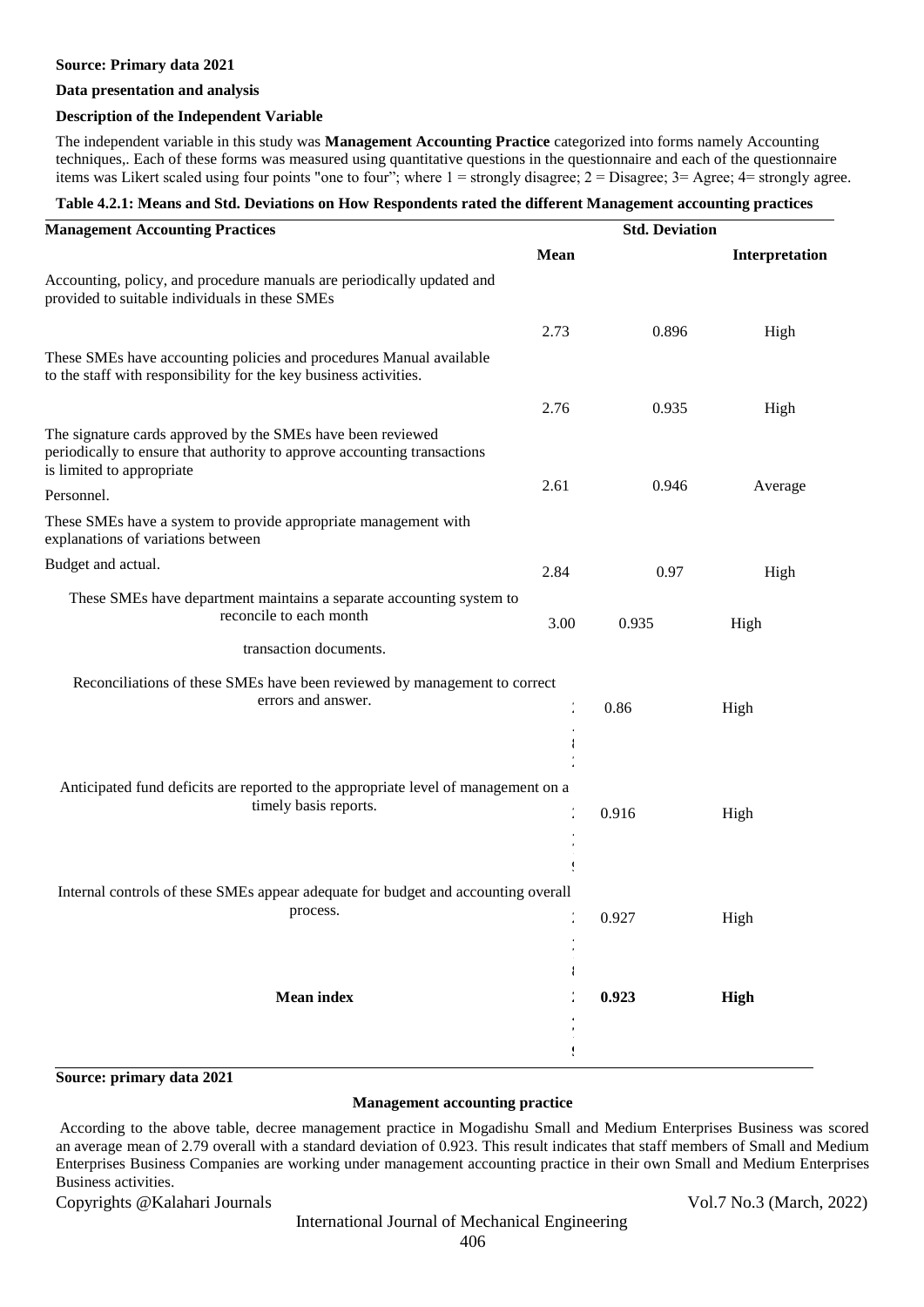Above table 4.2.1 shows that divisional accounting, strategy, and procedure manuals are frequently updated and delivered to appropriate individuals in small and medium firms. With an average mean of 2.73 and a standard deviation of 0.896, this implies that management of individual departments accounting measures ensures in small and medium firms because they typically choose to approve or agree.

The average of Small and medium scale enterprises local business has accounting process and procedures Manual available to the staff to commitment for the key business activities is 2.76, with a standard deviation of 0.935, indicating that small and medium enterprises business company has accounting policies and procedures currently offered to their employees because they chose almost agree with the mean of 2.76.

Members of staff were also asked if the signature cards approved by the Small and medium enterprises business were reviewed on a regular basis to ensure that authority to approve accounting transactions was limited to appropriate personnel, and the majority of the respondents' mean was 2.61 and standard deviation 0.946, implying that the cards were reviewed on a regular basis because the Agree level is 3 and the mean is near this level..

Respondents were asked That Small and medium enterprises business has the system to provide appropriate management with explanations of variations between budget and actual, and the result indicates that the Small and medium enterprises business have systems to control variation between budget and actual activities with the mean 2.84 close to agreeing on the level without doubt standard deviations of 0.970 that is very close to mean.

Employees were also asked, that Small and medium enterprises business have department maintains a separate accounting system to reconcile to each month transaction documents and most of the respondent's mean was 3.00 and standard deviation 0.935, this means that they have accounting systems to reconcile transactions because they close to agree on the area.

Respondents were asked that Reconciliations of this Small and medium enterprises business industry reviewed by management to correct errors and answer and the respondent's answer scored with the mean of 2.82 and standard deviation of 0.860 this result indicates that management of these small and medium enterprises business correct and answer errors to adjust and reconcile errors occur in the activities with the mean close to agreeing on the level.

Employees were also asked that anticipated fund deficits are reported to the appropriate level of banking management on a timely basis therefore they scored mean of 2.79 and standard

deviation of .916 and the result indicates that the Small and medium enterprises business fund deficit are reported on time with the mean close to agreeing on the area without doubt standard deviations of 0.916.

In the 8th question of the respondents asked were Internal controls of this Small and medium enterprises business appear adequate for budget and accounting overall process and It's got mean of 2.78 and standard deviation of .927 so that this outcome shows that the Small and medium enterprises business have somewhat adequate internal control because of the mean close to agreeing on the level.

#### **Description of the Dependent Variable**

This study namely the effect of Management accounting practices on Business Improvement in SMEs in Mogadishu- Somalia. The dependent variable of this study is Business Improvement. Hence, the Business improvement was measured these three dimensions number of customers, employment opportunities and market size with 10 items or questions in the questionnaire, with each question Likert scaled between one to four, where  $1=$  strongly Disagree; $2=$  Disagree; $3=$  agree and  $4=$  strongly agree.

#### **Table 4.2.2: Means and Std. Deviations on How Respondents rated the different Employee productivity**

|                                                                                                            |      | <b>Std. Deviation</b> | Interpretations |
|------------------------------------------------------------------------------------------------------------|------|-----------------------|-----------------|
| <b>Business Improvement</b>                                                                                | Mean |                       |                 |
| Small and medium enterprises business performed<br>market research to identify business opportunities.     | 2.82 | 1.069                 | Close to agree  |
| Small and medium enterprises business have proposal<br>improvement procedures, outlines, management plans. |      |                       |                 |
|                                                                                                            |      | 2.95                  | $0.849$ High    |
| You're Small and medium enterprises business has<br>improved a current Customer                            |      |                       |                 |
| Capture Plan.                                                                                              |      | 2.88                  | $0.852$ High    |
| Small and medium enterprises business received and<br>paid deposits on time to satisfy its customers.      | 2.93 | 1.03                  | High            |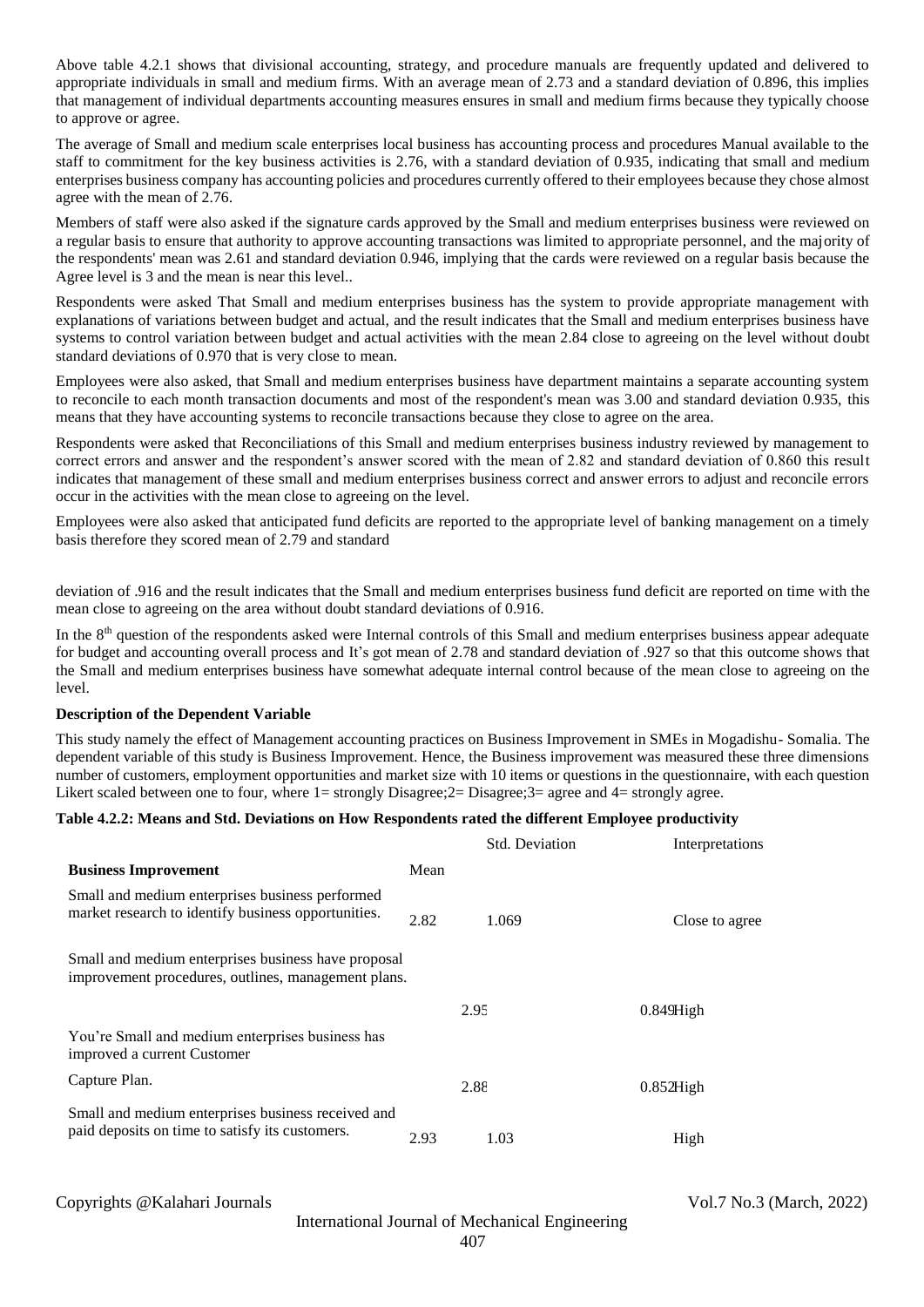| Source: primary data 2021                                                                                          |               |               |
|--------------------------------------------------------------------------------------------------------------------|---------------|---------------|
| <b>Mean index</b>                                                                                                  | 2.84          | $0.962$ High  |
|                                                                                                                    | 2.9           | $1.008$ High  |
| You're Small and medium enterprises business has<br>improved strategic planning including risk assessment.         |               |               |
| Small and medium enterprises businesses have done<br>involved international transactions.                          | 3.05          | 0.96<br>High  |
| You're Small and medium enterprises business<br>currently has business improvement by support<br>Arranged payment. | 2.55          | 0.924A verage |
| These small and medium enterprises businesses make<br>dependable distribution promises to their customers.         | 2.64<br>1.002 | Average       |

## **Business improvements**

according to the above table presente**d** that the level of Business Improvement in Mogadishu Small and medium enterprises business was scored an average mean of **2.84** overall and standard deviation of **0.962** this result indicates that Small and medium enterprises business have management and business improvement with the mean of 2.84 that was high level without doubt standard deviations of .962.

The above table shows that employees of the Small and medium enterprises business performed market research to identify business opportunities and It's got mean of 2.82 and standard deviation of 1.069 this result indicates that the Small and medium enterprises business know the business opportunities because they always make market research with the mean close the Agree level.

Employees were also asked that the Small and medium enterprises business has proposal development procedures, outlines, management plans, and the outcome signifies that the Small and medium enterprises business have plans and improvement procedures with the score of 2.95 and without doubt standard deviation of .849 that is very close to mean.

In the 3<sup>rd</sup> question employees of the Small and medium enterprises business firms were asked that their Small and medium enterprises business has developed a current Customer Capture Plan and with the score mean of 2.88 and standard deviation of.852 that means these firms have customers capture plans.

Respondents were asked that Small and medium enterprises businesses paid deposits on-time delivery to satisfy their customers and got with the mean of 2.93 and the standard deviation was 1.030 This indicates that Small and medium enterprises business have always do deposits to make customer satisfaction of their employees.

Employees were also asked that these Small and medium enterprises businesses make dependable delivery promises to their customers and results say that some of the customers of these companies got dependable delivery promises with a score of 2.64 and standard deviation of 1.002.

Respondents were asked that the Small and medium enterprises business currently has business combination Arrangements and the outcome indicates that some of these companies have business arrangements and got the mean between disagreeing and agree to levels of 2.55 and standard deviations of .924.

Employees were also asked that This Small and medium enterprises business has involved international transactions and got with the mean of 3.05 and standard deviation of .960 so this result indicates that all of these companies have international transactions with the agreement to level.

In the last questions of business, development employees were asked that their Small and medium enterprises business has developed strategic planning including risk assessment and the result says yes they have strategic planning including risk assessments with the mean of 2.90 and standard deviation of 1.008.

#### **Relationship between management accounting practices and business improvements**

There is a relationship between management accounting practices and business improvements. This relationship between management accounting practices and business improvements was determined by using the Pearson's Correlation in standard statistical software "Statistical Package for Social Sciences" (SPSS). Pearson's Correlation is a measurement of the strength of a linear or straight-line relationship between two variables. The Correlation Coefficients indicate both the direction of the relationship and its magnitude (Table 4.3.1).

Copyrights @Kalahari Journals Vol.7 No.3 (March, 2022)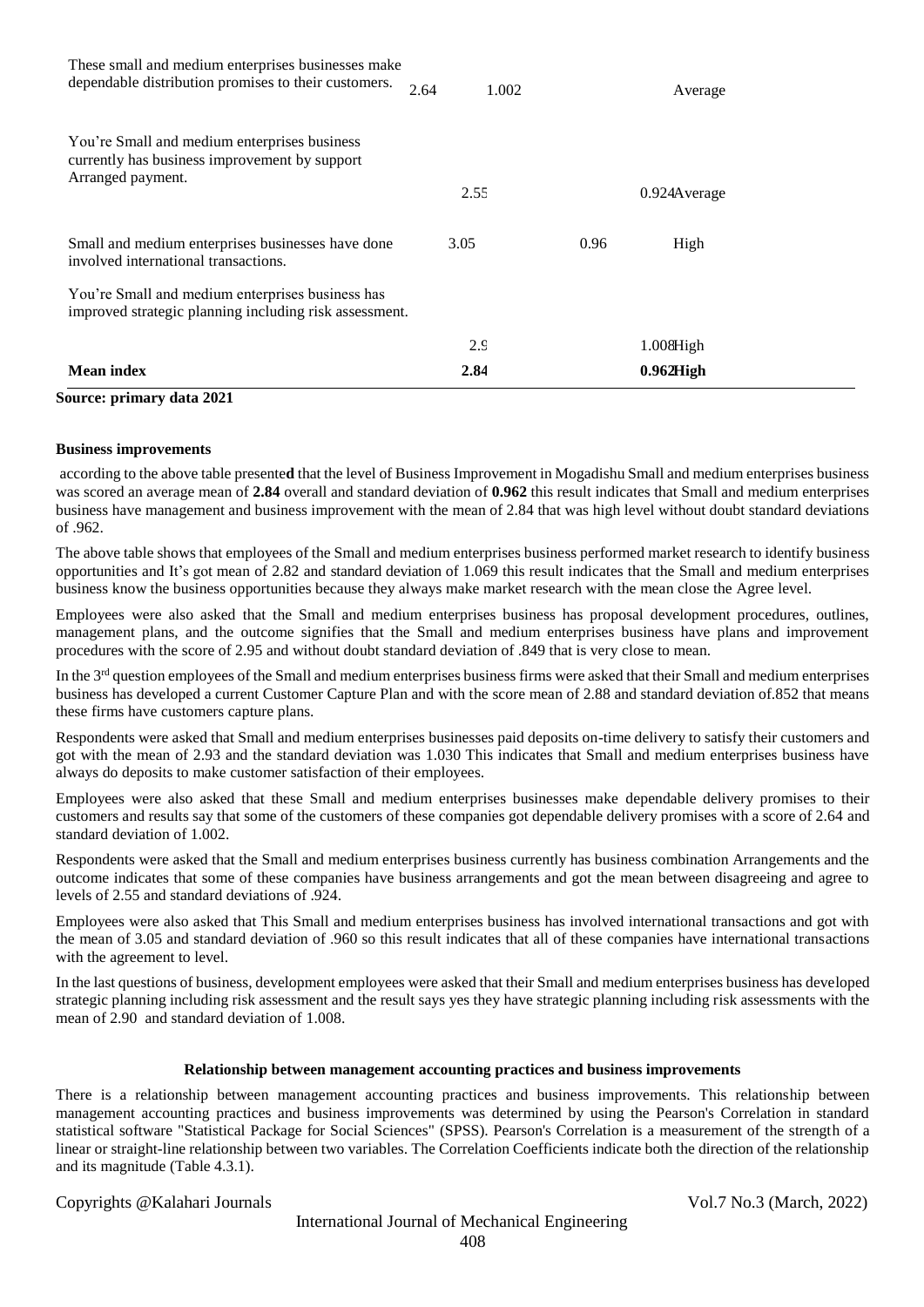#### **Table 4.3.1 Correlation between Management Accounting Practices and business improvements**

| Variables correlated                   | R. Value | <b>Significance</b> |
|----------------------------------------|----------|---------------------|
| <b>Management Accounting Practices</b> | 0.549    | 0.001               |
| business improvements                  | 0.549    | 0.001               |

## **Source: primary data 2021**

The third objective was to investigate the relationship between management accounting practice and business development and the analysis of the results indicates a positive correlation between management accounting practice and business development ( $r =$ 0.549) and is significant at 0.10. This shows that when the Management accounting practices adopted to the activities of Small and medium enterprises business improvements increased.

## **Discussions**

It identified that the majority of descriptive statistics reveal that management accounting practice was gained average mean **2.79**  overall and standard deviation of **0.923** this outcome specifies that Small and medium enterprises business' employees are operating under management accounting practice in their Small and medium enterprises business activities.

The outcome from the findings of the business development reveals that the majority of the business improvements questions was scored an average mean of **2.84** overall and standard deviation of **0.962** this result indicates that Small and medium enterprises business have management and business improvement.

Moreover, it revealed that the majority from the outcome of Pearson's linear coefficient shown that business Improvement (the dependent variable, correlated with management accounting practice (independent variable) with correlation = 0.549 and, sig = 0.001, that means the relationship is very high.

Previous studies, a study conducted in the UK by CIMA. (2006) investigates management accounting practices of (UK) smallmedium-sized enterprises (SMEs) and establishes that management accounting practice has negative results. This bend forward to be the result of the increasing complexity that accompanies increased size and the need for management accounting tools required for decentralized decision making, such as budgets and responsibility centers, not relevant in smaller enterprises.

An empirical study conducted in Italy by (Breuer, Frumuşanu, and Manciu. 2013) investigated the role of management accounting in the decision-making process: case study caraş Severin county and create that role of management accounting have positive results. Related to the name of the second route, management account practice, they believe that the latter of business development are accounting techniques, i.e. managerial accounting, suits its purpose better, i.e. to provide information necessary for the decisions related to the business development and cost reduction.

#### **Conclusion**

This section presents the conclusion of the research. Organizations today need good management accounting practice to become their Improvement increasing when holding appropriate management accounting practices and attainable standard of work in their business activities.

The findings revealed that high management accounting practices could deliver benefits due to the continuous interaction between the characteristics of management accounting practices. Small and medium-sized businesses are constantly improving their ability to undertake business improvement, but they are experiencing bad management accounting practices, which leads to a drop in business improvement. As a result, the findings imply that management accounting practices serve as a driver of accounting procedures, allowing businesses to successfully adapt. The findings of this study, management accounting practices have an impact on business improvement in the case of small and medium-sized businesses; in general, the researchers conclude that management accounting was found to have a significant positive relationship to business improvement at the stage of the correlation value 0.549

According to the findings, management accounting practice bodies should retain and use management accounting methodologies in order to achieve company improvement goals. The report also suggested using accounting methods and international standards, as well as establishing a Somali Accounting Body or Association. The researcher suggested that fathers focus their studies on the following topics. Accounting management practice on business expansion and accounting management practice on productivity and profitability.

## **Reference**

- 1. A Baines and k Langfield-Smith. (2003). Antecedents to management accounting change: A structural equation approach. *Accounting, Organizations and Society, Vol. 28*, 7-8, pp. 675-698.
- *2.* Baldvinsdottir, Gudrun, et.al. (2009). The Management Accountant's Role*. Financial Management.* July/August 2009. ABI/INFORM. pp.34.
- 3. BPP. (2005). Industrial Energy Management Best Practice Programme for South Africa Some advice and guidance on key components and effective action Sarah Beacock and Louise Kingham Energy Institute. *Academic journal*.
- 4. Breuer1 A, Frumuşanu2 L m, and Manciu3 A. (2013). THE ROLE OF MANAGEMENT accounting in the decision-making

Copyrights @Kalahari Journals Vol.7 No.3 (March, 2022)